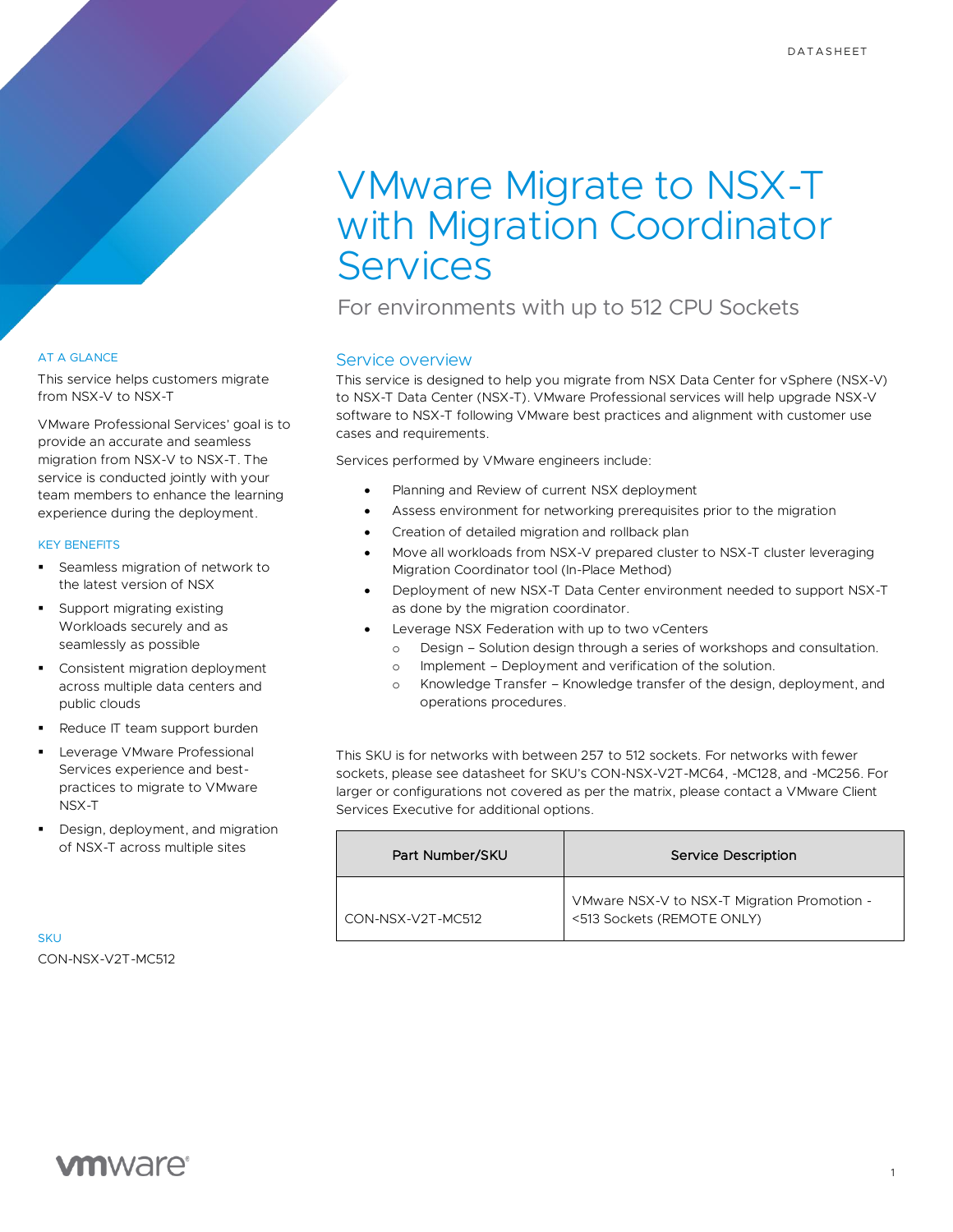# Project scope

This solution is strictly limited to the number of network components and parameter configurations as defined in the following package. The following quantities reflect maximums or if the feature or scenarios are supported in the package. Contact your Client Services Executive for service proposals to address scenarios not covered be the scope descriptions below:

| <b>SKU Offering</b>                                                                                      |                                        |
|----------------------------------------------------------------------------------------------------------|----------------------------------------|
|                                                                                                          | CON-NSX-V2T-MC512<br>Up to 512 Sockets |
| vCenters                                                                                                 | 2 (in Linked Mode)                     |
| <b>NSX Managers</b>                                                                                      | 2 (in Cross-vCenter Mode)              |
| Hosts                                                                                                    | 256                                    |
| <b>Firewall Rules</b>                                                                                    | 5,000                                  |
| Groups                                                                                                   | 5,000                                  |
| <b>Edge Service Gateways</b>                                                                             | 100                                    |
| Maintenance Windows                                                                                      | 1                                      |
| The following indicates if a feature or use case with integrations are<br>addressable with this service: |                                        |
| Cross vCenter                                                                                            | Yes                                    |
| Cross yCenter Sites                                                                                      | $\overline{2}$                         |
| Service Insertion / Guest Introspection                                                                  | No                                     |
| Automation with vRealize Automation                                                                      | No                                     |
| Automation with VMware Cloud Director or<br><b>VMware Integrated OpenStack</b>                           | No                                     |
| <b>Custom Automation Migration</b>                                                                       | No                                     |
| vSphere or NSX-v Upgrades                                                                                | No                                     |
| Merges of Multiple NSX-V Environments                                                                    | No                                     |
| <b>Custom Migration Scripting</b>                                                                        | <b>No</b>                              |
| NSX-T Design and Deploy to Prepare for Migration                                                         | Yes                                    |
| VMware Cloud Foundation Design and Deploy                                                                | No                                     |

# **vm**ware<sup>®</sup>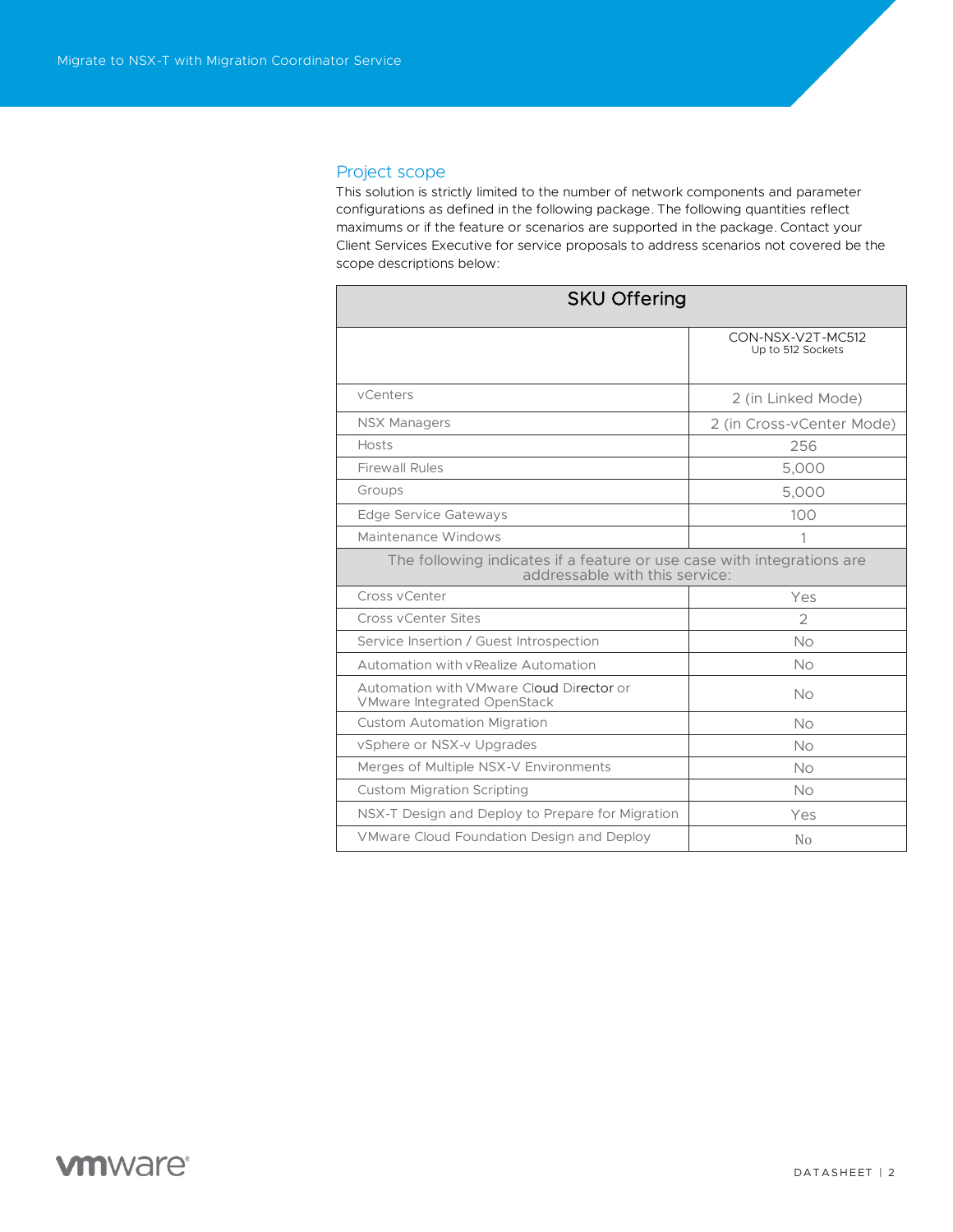# Out of scope

The following are out-of-scope items for this project.

- Any NSX-V feature or capability not supported by the NSX Migration Coordinator. (*[See here](https://docs.vmware.com/en/VMware-NSX-T-Data-Center/3.1/migration/GUID-2A39C982-5BCC-400F-8761-F133F994A2C6.html#GUID-2A39C982-5BCC-400F-8761-F133F994A2C6)  for features supported [by Migration Coordinator](https://docs.vmware.com/en/VMware-NSX-T-Data-Center/3.1/migration/GUID-2A39C982-5BCC-400F-8761-F133F994A2C6.html#GUID-2A39C982-5BCC-400F-8761-F133F994A2C6)* )
- Any network topology not supported by Migration Coordinator. (*[See here for Network](https://docs.vmware.com/en/VMware-NSX-T-Data-Center/3.1/migration/GUID-FA5EFF22-B7CA-4FF8-A0D3-C0CB013F10F1.html)  [Topologies Supported by Migration Coordinator](https://docs.vmware.com/en/VMware-NSX-T-Data-Center/3.1/migration/GUID-FA5EFF22-B7CA-4FF8-A0D3-C0CB013F10F1.html)* )
- Languages other than English, unless arranged in advance
- On-site delivery
- Onshore delivery, unless arranged in advance
- Country specific citizenship requirements
- No automation/integration with vRealize Automaton, VMware Cloud Foundation, VMware Cloud Director, VMware Integrated Openstack or custom migration scripting
- Service Insertion / Guest Introspection
- VMware Cloud Foundation Migrations, Design and Deploy
- Modifying / updating Customer Cloud Management Platform (CMP) environment and blueprints
- Migration of Layer 2 Bridges
- Any modifications on physical network devices and routing protocols manipulations
- Upgrade of existing virtual infrastructure
- Upgrade of VMware partner security virtual appliances

#### Estimated Schedule

The project defined in this SOW is estimated to be for a duration of 17 – 21 weeks. VMware consulting services will operate according to a schedule agreed to by both parties. The consulting services are performed during normal business hours and workdays (weekdays and non-holidays).

The customer acknowledges that the estimated duration is indicative only and that VMware will not incur any penalty or forfeit any entitlement to payment, fees, or related expenses if the consulting services are not provided in accordance with the estimated duration.

Access to customer environment and participation of the following Customer stakeholders is required for the Service to be performed:

- **Enterprise Architect**
- Network Architecture team leads
- **Infrastructure Architect**
- VMware operations team leads
- Network Operations team leads
- Security technology team leads
- Firewall/DMZ team leads

| SKU                | <b>Estimated Duration</b> |
|--------------------|---------------------------|
| LCON-NSX-V2T-MC512 | 17 to 21 weeks            |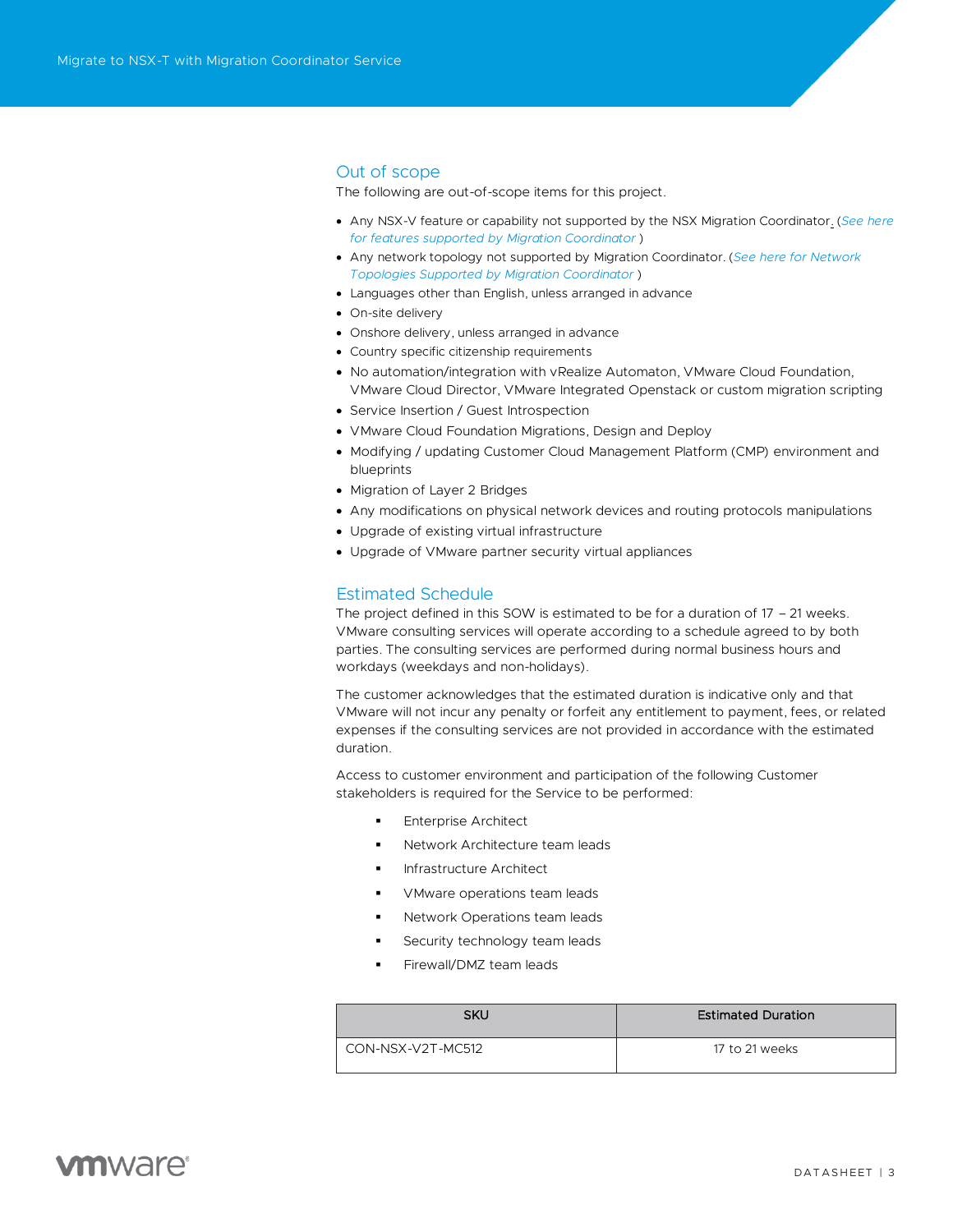# Project Activities

## Phase 1: Initiate

VMware Project Manager hosts one (1) project initiation call with key Customer and VMware stakeholders.

Topics to be discussed include the following:

- Project business drivers, scope, and objectives.
- Project deadlines, estimated timelines, scheduling, and logistics.
- Identification of key Customer team members with whom VMware will work to perform the tasks defined in this SOW.
- Participating team members are confirmed and contact details are exchanged to schedule the project kickoff meeting.

Deliverables

■ One (1) project initiation call

#### Phase 2: Plan

VMware leads one (1) project kickoff meeting with Customer project sponsors and stakeholders to review expectations about the purpose of the engagement, the delivery approach, and estimated timelines.

The following are the objectives of the meeting:

- Introducing the VMware team, roles, and responsibilities.
- Describing the project goals, phases, and key dates.
- Agreeing on the communication and reporting process and creating a communications plan.
- Validating the project expectations and clarifying roles and responsibilities.
- Confirming prerequisites are met as detailed in the solution checklist for specified solutions.
- Presenting the solution overview for specified solutions including expected project results and deliverables.
- The VMware Project Manager and the Customer Project Manager collaborate to develop the project plan.

#### Deliverables

- **•** Communications plan
- One (1) project kickoff meeting
- Project Plan
- Solution checklist
- Solution overview presentation

## Phase 3: Execute

The key activities for this phase are organized in the following sub-phases:

- Design
- Implement
- Migrate
- Knowledge Transfer

# **vm**ware<sup>®</sup>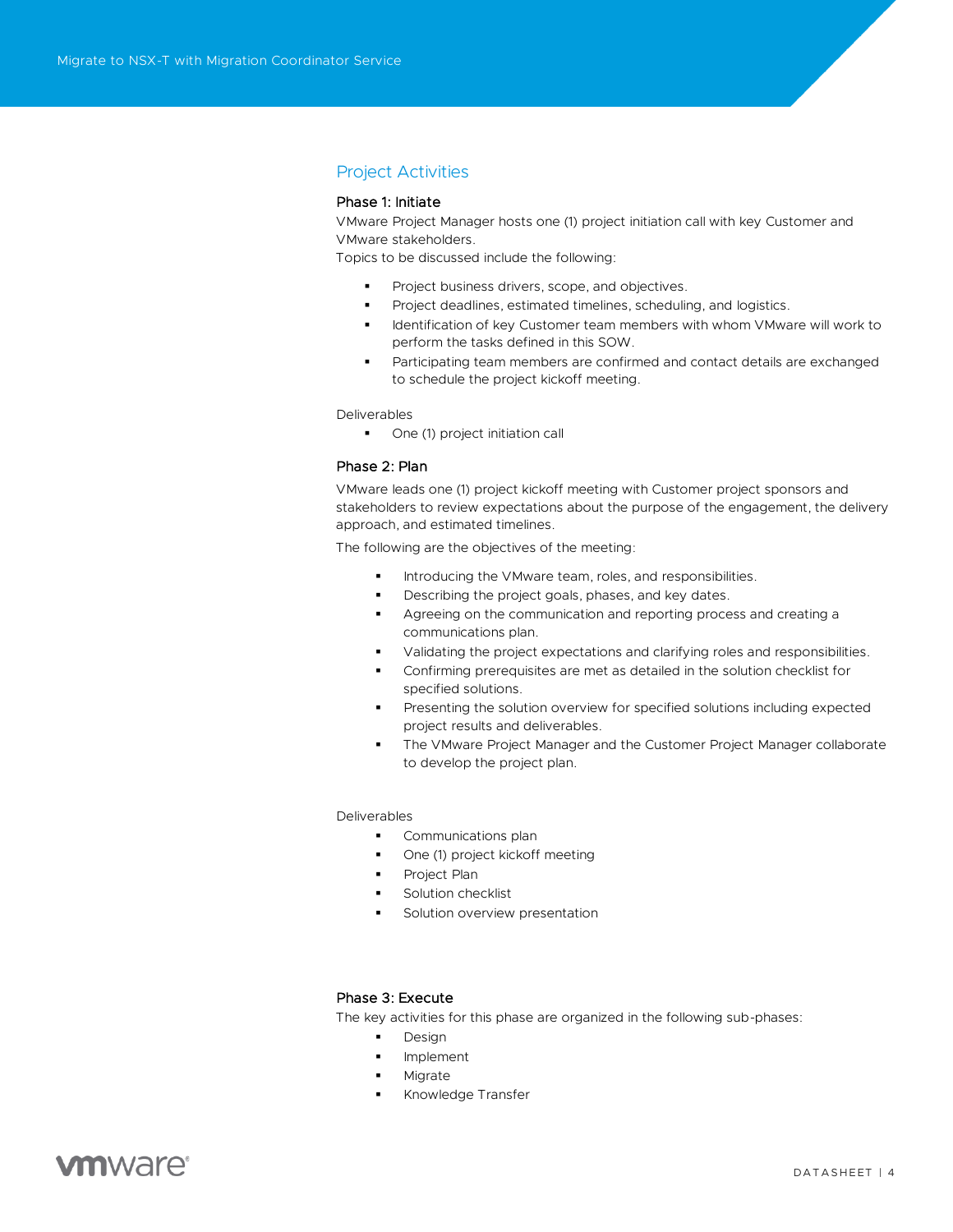#### Execute: Design

VMware leads the Customer project team in a series of workshops to develop a design. VMware does the following:

Documents the design for the specified VMware solutions in the solution design document(s).

#### Deliverables

■ Solution design document

### Execute: Implement

VMware implements the solution according to the VMware solution specification. VMware does the following:

- **•** Implements the specified solutions as detailed in the specification workbooks.
- Verifies the implementation and documents results in the verification workbooks for the specified solutions.

#### Deliverables

- Solution specification workbook
- Solution verification workbook

#### Execute: Migrate

VMware performs the migration of the solution from the current to the desired state according to the Customer objectives, constraints, and policies.

Deliverables

■ Migration Execution Plan Workbook

#### Execute: Knowledge Transfer

VMware conducts knowledge transfer sessions covering the design, implementation, and operational considerations relating to the scope of this project. VMware does the following:

- **•** Conducts up to four (4) hours of knowledge transfer sessions for appropriate Customer representatives.
- Provides an adoption guide document(s) containing operational guidance for the specified solutions.

Note: For the avoidance of doubt, the Knowledge transfers herein do not comprise VMware product training or certification courses as offered by the VMware Education unit - *<http://mylearn.vmware.com/mgrreg/index.cfm>*.

Deliverables

- Adoption quide document
- Knowledge transfer workshop presentation
- Up to four (4) hours of knowledge transfer sessions

#### Phase 4: Close

The VMware Project Manager conducts one (1) closure meeting with the Customer covering project status, next steps, and how to engage further with VMware. Deliverables

- **Engagement summary presentation**
- One (1) closure meeting

# **vm**ware<sup>®</sup>